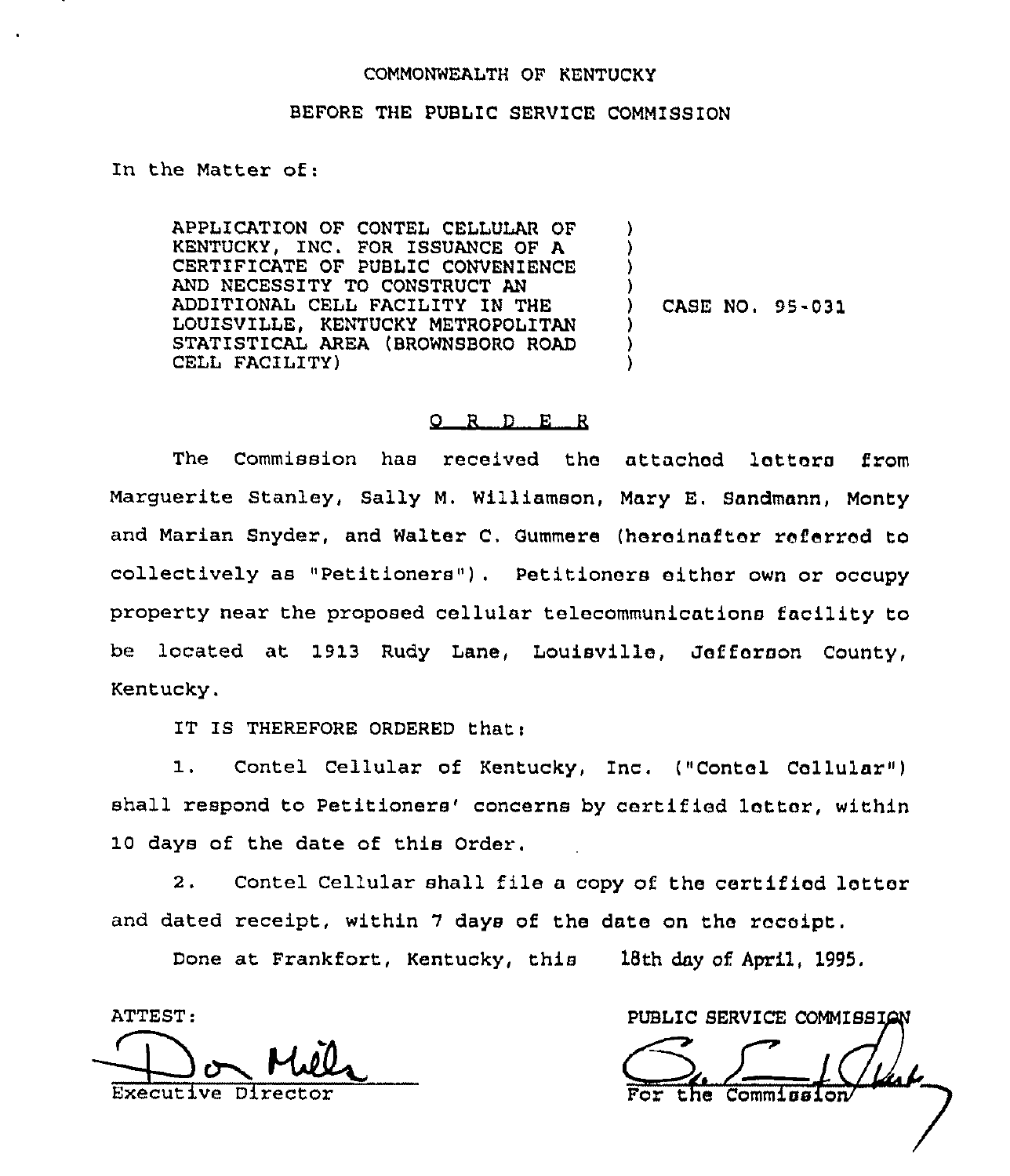# RECEIVED

## APR 647995

**PUBLIC BERVICE** 

2504 Marrieles Louisville, Kyq+ April 7, 1995

 $M_{Y_1}$  Dan  $M_1 \cup Y_2$ 720 Schenkel Lin Fronkfort, Ky

Re: Cose No. 95-031  $Contr1 \subset \text{allular of } K \times T$  $L/b/a$  callular one 1913 Ruly Lone

Daw Mr. Milly, I find objectionable the proposed instal-<br>lation of the 138-foot monopole callulor.<br>telephone to wer of 1913 Rudy Lane, Laurentle My home Is in the adjoining subdivision of<br>Rebinawood and I containly do not want to I hape you will consider my concrer.  $S_{inert}$ Marguerite Stanley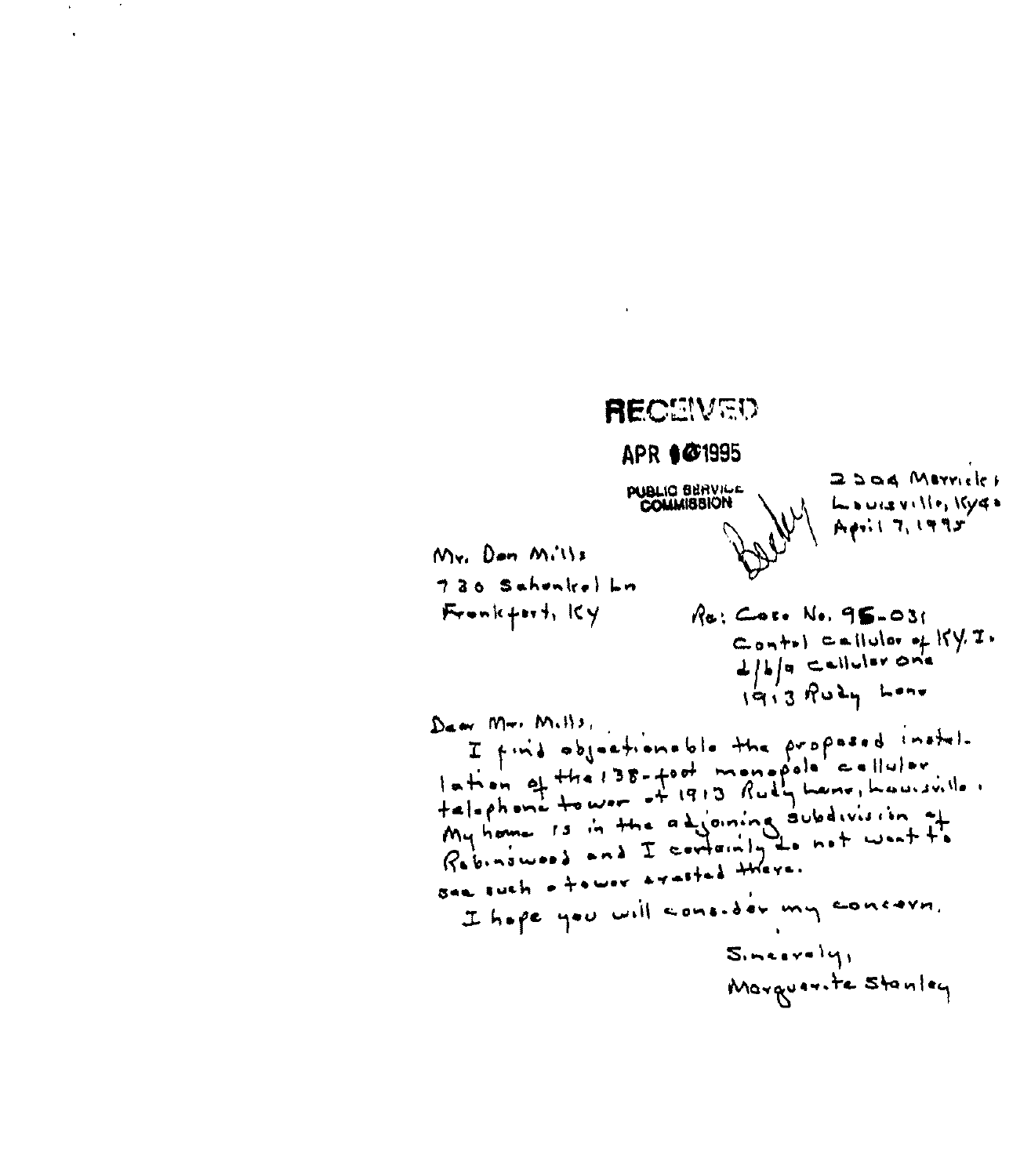

 $\sum_{\substack{\mathbf{x} \in \mathbb{R}^n \\ \mathbf{x} \in \mathbb{R}^n}} \left\| \mathbf{x} \right\| \leq \frac{1}{\epsilon}$ 

 $\mathcal{O}(\mathfrak{m})$ .  $\mathcal{D}$ on (l. Willamson 3303 *Hempstead* Rd. Louisville, Kentucky 40207

Mr. Dan , Wills

RE. CASE N. 95-021 CONTEL CellU/AR of Ky. The  $d/4/a$  Cellular ONE 1913 Rudy LANE

Dear Jui. It has come to my attention that Contel Callular of Ky. Inc. wants to locate a 138 fact monogole cellular telephone James att. 1913 Rudy Lame, Lew, Ky. 4020 This is an intrusion into the resident were as well is Dunn Flementary sleave This site is specifiedly agreemed for the I strough disapprove of this seriens change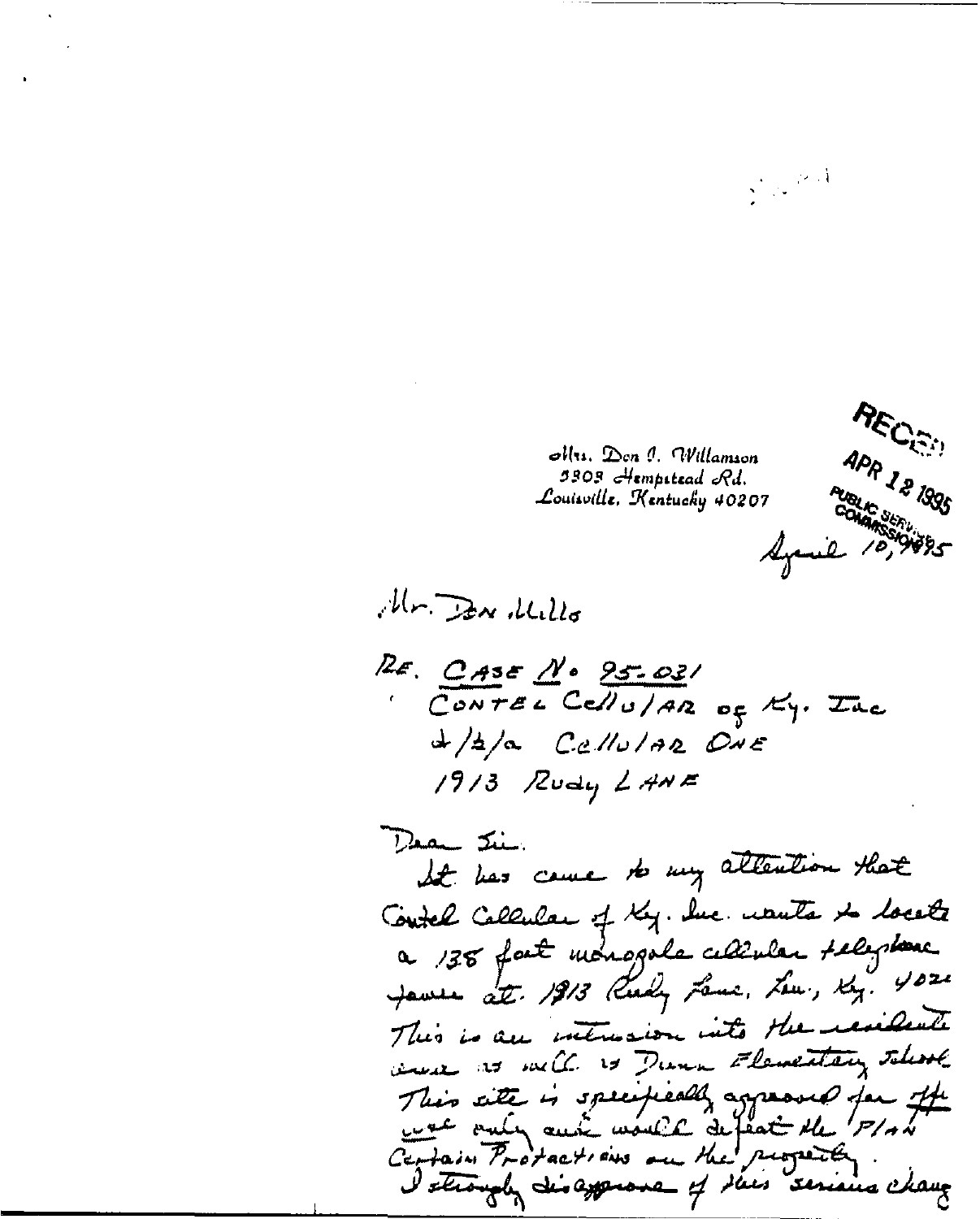, lir. Don , Ulls RE: CASE NO 95-031 That has been filled with the Ky. Public Jennie Cemmission and attention to this matter of grave impertance Very tryly gave. Jally M. Williamson Likes. Deu d.)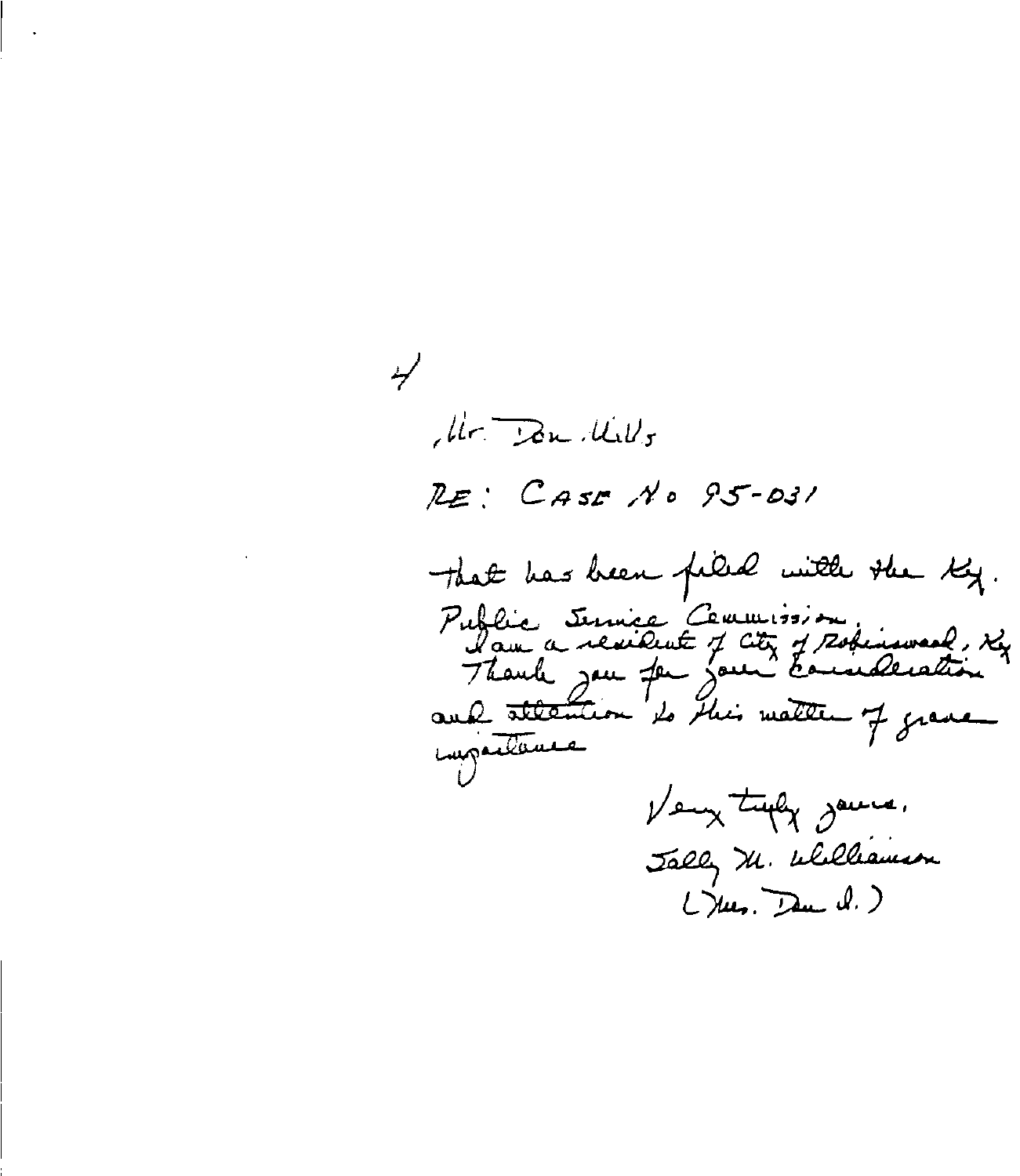The service is may concur. RECEVED #95.6 APR 12 1995 Liam de not allowed the Cellurar of Featurely, the to build a touter in the city of Windows Factor this would dispat de Plan Contain Fratection agreed rupon they the City sail the de actoparen aj Bromadoro Office  $7\overset{>}{\sim}$ 

Mery Flean Soudwans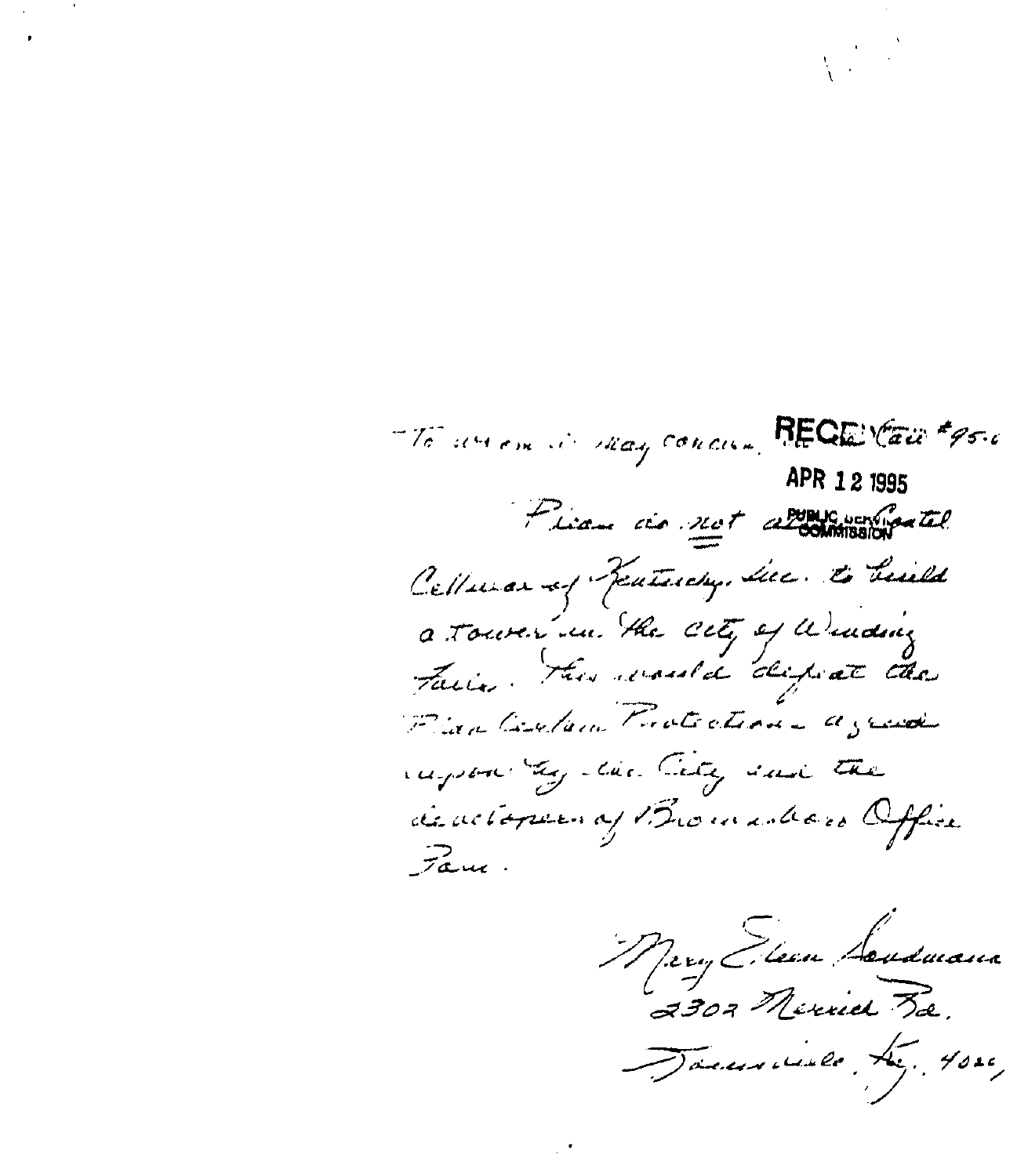April 8, 1995

# **RECEIVE!!!**

### APR 18 1995

PUBLIC BERVILL COMMIBSION

Don Mills, Executive Director Public Service Commission 730 Schenkel Lane Frankfort, KY 40602

Reference: Case No. 95-031 Contel Cellular of KY. Inc. d/b/a Cellular One 1913 Rudy Lane

Dear Mr. Mills,

The purpose of this letter is to voice our objection to the 138 foot collular tolephone tower which Contel Collular wishes to erect.

This area is specifically approved for office use only as shown on the District Development Plan approved by the Louisville and Jefferson County planning Commissioin on March  $10.1995.$ 

Prior to securing approval for Brownsboro Office Park at 1913 Rudy Lane, the developers met with the City of Winding Falls and displayed a proposal for a well-designed office complex in keeping with the character of the neighborhood. Having secured their zoning approvals, they now wish to locate this 138 foot tower on the property which, if approved, would defeat the Plan Certain Protections on the property.

This proposed tower constitutes an intrusion into the residential area of Rudy Lane and will be most objectional to those of us who live and have families in the area.

We end this letter as we began it - voicing our strong objection to the collular tower. If the tower had been present prior to the families building and/or purchasing their properties. I sincerely doubt the people presently living in the area and the areas near by would have located on their present properties. Please be aware of the needs and concerns of those of us living in this area. Please heed our pleas.

Thanking you for your attention.

Sincerely. manin Grader

Monty and Marian Snyder 2405 Tuckaho Road Louisville, KY 40207